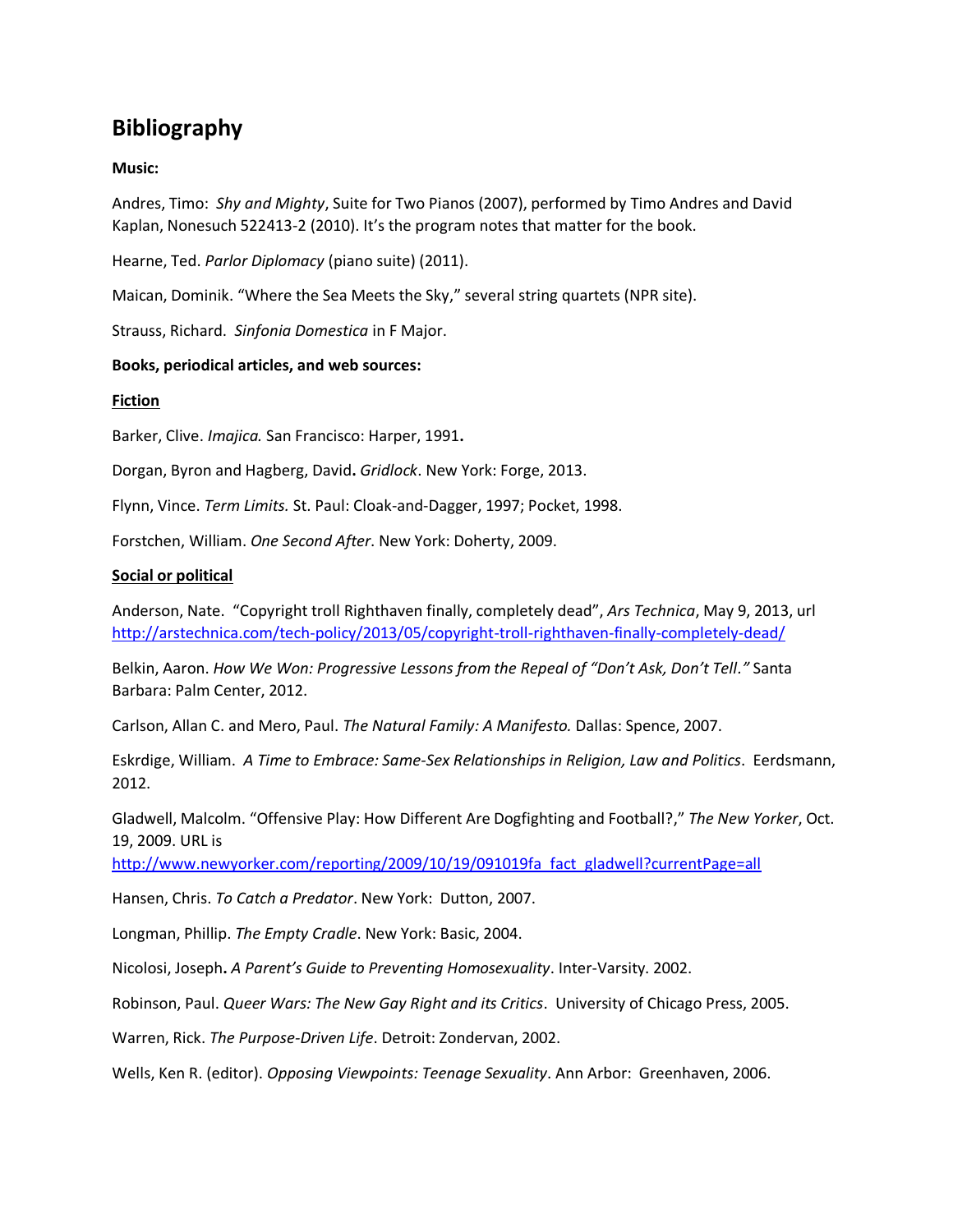Pew Research Forum. "High Court Strikes Down DOMA but Leaves Fate of Proposition 8 Uncertain," June 26, 2013. URL is [http://www.pewforum.org/2013/06/26/high-court-strikes-down-doma-but-leaves-fate](http://www.pewforum.org/2013/06/26/high-court-strikes-down-doma-but-leaves-fate-of-prop-8-uncertain/)[of-prop-8-uncertain/](http://www.pewforum.org/2013/06/26/high-court-strikes-down-doma-but-leaves-fate-of-prop-8-uncertain/)

My own posting "Substitute Teaching: Free Speech Redux," July 2007. (Footnote blog entry "DADT3-B1- Bill20070727").

*New York Times* Editorial, Oct. 21, 2013, "How to Disarm the Debt-Ceiling Threat for Good." URL is <http://www.nytimes.com/2013/10/22/opinion/how-to-disarm-the-debt-ceiling-threat-for-good.html>

Rosenblatt, Carolyn, "Son Hit with Aging Parent's \$93K Nursing Home Bill," *Fortune*, May 21, 2012. URL is [http://www.forbes.com/sites/carolynrosenblatt/2012/05/21/son-hit-with-aging-parents-93k-nursing](http://www.forbes.com/sites/carolynrosenblatt/2012/05/21/son-hit-with-aging-parents-93k-nursing-home-bill/)[home-bill/](http://www.forbes.com/sites/carolynrosenblatt/2012/05/21/son-hit-with-aging-parents-93k-nursing-home-bill/)

# **Technology**

Keen, Andrew. *The Cult of the Amateur*. New York: Doubleday, 2007.

Kirkpatrick, David. *The Facebook Effect*. New York: Simon & Schuster, 2011.

Maloof, F. Michael. *A Nation Forsaken*. Washington: WND Books, 2013.

Mayer-Schoneberger, Viktor. *Delete: The Virtue of Forgetting in the Digital Age*. Princeton University Press, 2010.

Sharp, John. *Microsoft Visual C#, Step-by-Step.* Seattle: Microsoft Press, 2005. There are many books on object-oriented programming and software.

Solove, Daniel. *The Future of Reputation: Gossip, Rumor and Privacy on the Internet*. New Haven: Yale University Press, 2008.

My own posting "SOPA and the Middle School Detention Problem," Nov. 2011, (Footnote blog entry "DADT3-B2-Bill20111125").

Electronic Frontier Foundation: "A Legal Guide for Bloggers." URL is <https://www.eff.org/issues/bloggers/legal>

Righthaven Victims site. URL is <http://www.righthavenvictims.com/>

# **Films:**

*100 Mile Rule, 2002,* directed by Brent Huff, Velocity.

*Bugcrush*, 2006, directed by Carter Smith, Strand.

*Defending Your Life*, 1991, directed by Albert Brooks, Geffen/Warner Brothers.

*Do Ask, Do Tell, the Documentary*, 2012, directed by Ali Sue, YouTube video.

*Inception*, 2010, directed by Christopher Nolan, Warner Brothers.

*Judas Kiss*, 2011, directed by J. P. Tepnapa, Wolfe.

*Marathon Man*, 1976, directed by John Schlesinger, Paramount.